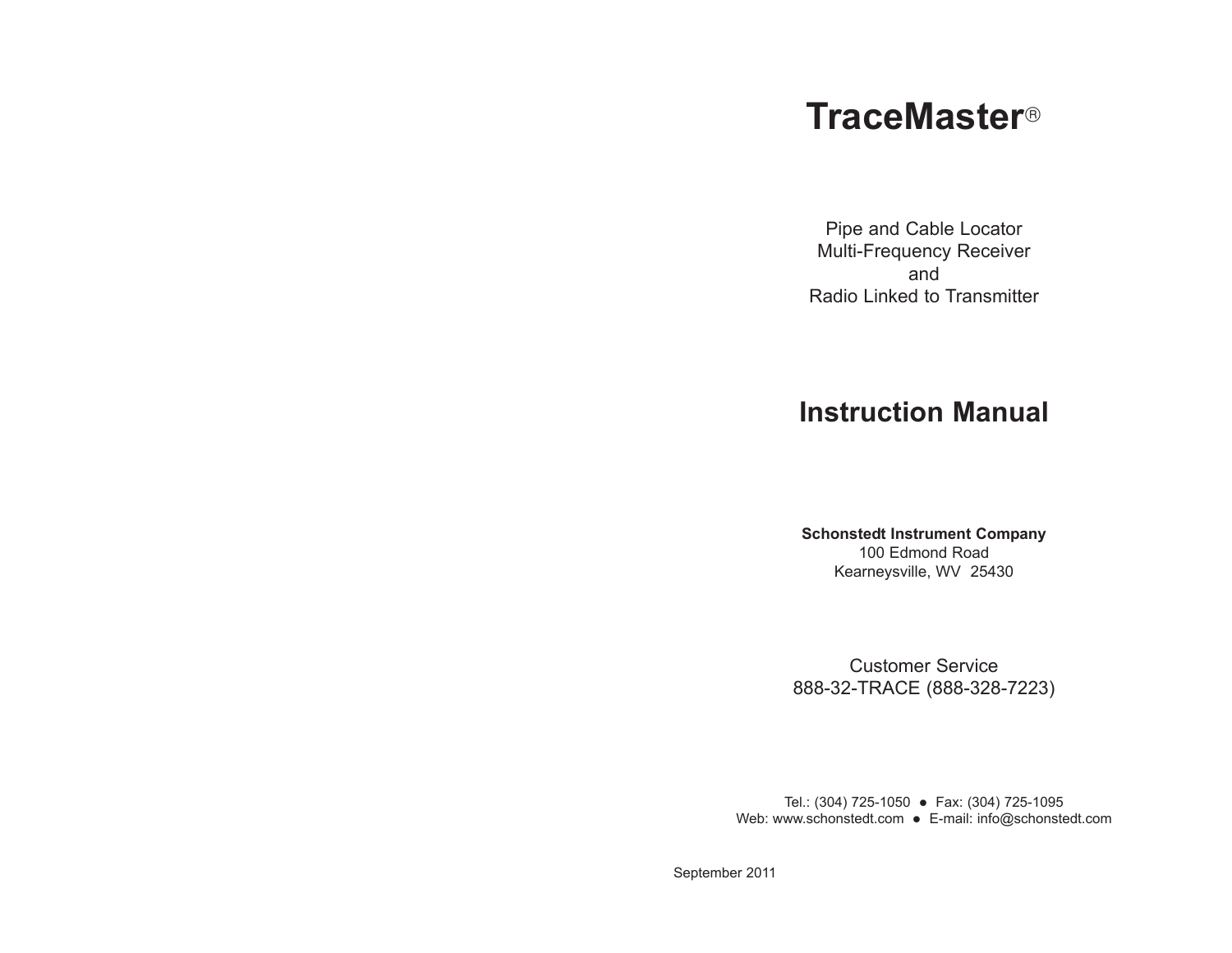Additional information, tutorial videos and basic locating instructions, service information and instructions are available on our website at:

## **www.schonstedt.com**

#### **Important Notice**

This device complies with part 15 of the FCC Rules. Operation is subject to the following two conditions: (1) this device may not cause harmful interference, and (2) this device must accept any interference received, including interference that may cause undesirable operation.

Changes or modifications not expressly approved by the manufacturer could void the user's authority to operate the equipment.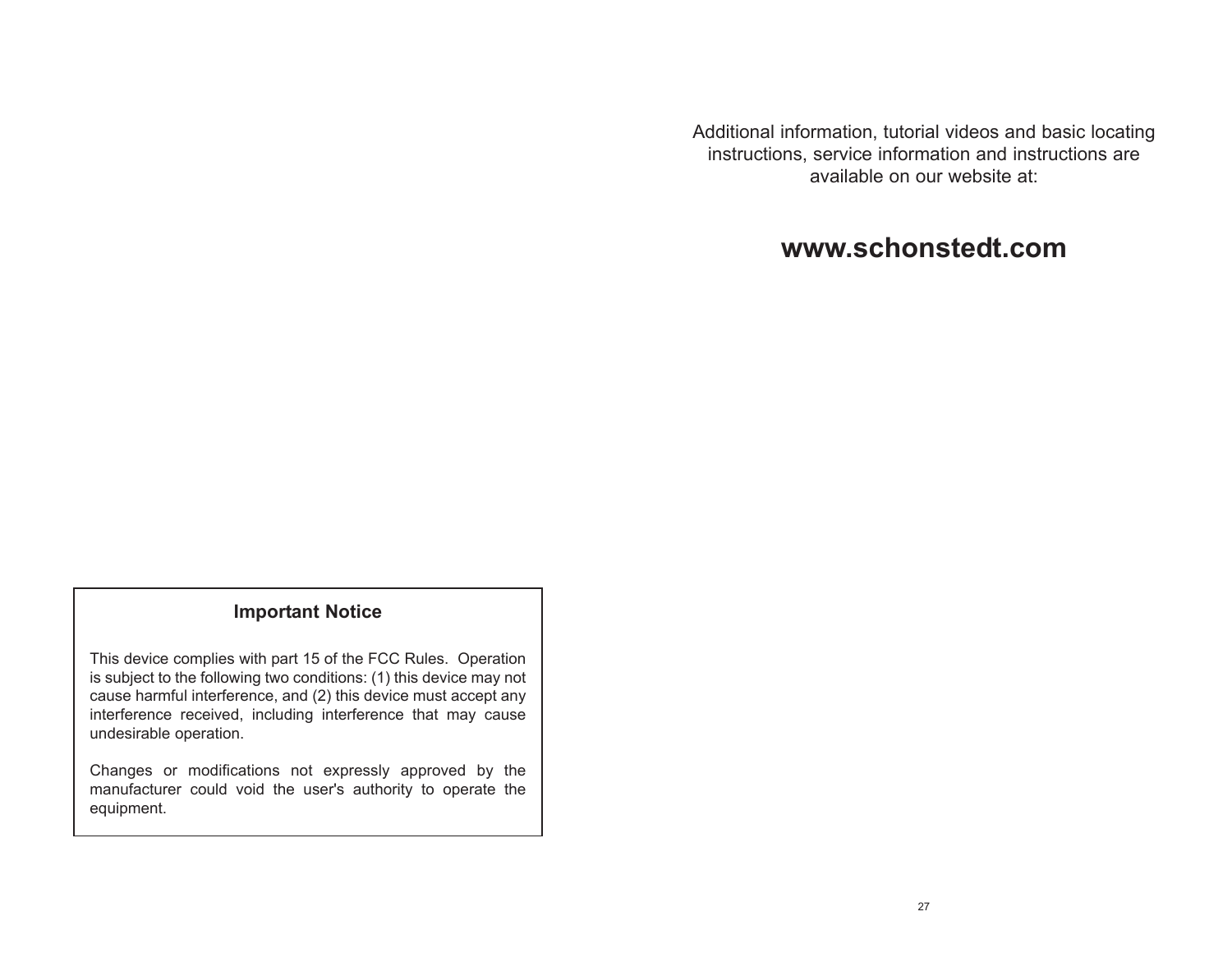### **SECTION VII: WARRANTY INFORMATION**

#### Limited Warranty

The Schonstedt Instrument Company (Schonstedt) warrants each product of its manufacture to be free from defects in material and workmanship subject to the following terms and conditions. The warranty is effective for 3 years after the shipment by Schonstedt to the original purchaser.

Schonstedt's obligation under the warranty is limited to servicing or adjusting any product returned to the factory for this purpose and to replacing any defective part thereof. Such product must be returned by the original purchaser, transportation charges prepaid, with proof in writing, to our satisfaction, of the defect. If the fault has been caused by misuse or abnormal conditions of operation, repairs will be billed at cost. Prior to repair, in this instance, a cost estimate will be submitted. Service or shipping information will be furnished upon notification of the difficulty encountered. Model and serial numbers must be supplied by user. Batteries are specifically excluded under the warranty.

Schonstedt shall not be liable for any injury to persons or property or for any other special or consequential damages sustained or expenses incurred by reason of the use of any Schonstedt product.

Warranty voided if serviced/repaired by unauthorized repair facility and/or individual.

### **FOR SERVICE OR REPAIR**

Please ship TraceMaster<sup>®</sup> to:

Schonstedt Instrument Company 100 Edmond Road Kearneysville, WV 25430 Attn: Customer Service Dept.

#### **Table of Contents**

Page

| SECTION III: Tx5 TRANSMITTER 11                          |  |
|----------------------------------------------------------|--|
|                                                          |  |
|                                                          |  |
|                                                          |  |
|                                                          |  |
|                                                          |  |
|                                                          |  |
|                                                          |  |
| 6.2- Recommendations for Battery Charging and Storage 16 |  |
|                                                          |  |
|                                                          |  |
|                                                          |  |
|                                                          |  |
| 2.1- Setting the Receiver for Sonde Mode 21              |  |
| 2.1.1- Receiver Only or Receiver Without Remote Link21   |  |
| 2.1.2- Receiver with Transmitter and Remote Link 21      |  |
|                                                          |  |
|                                                          |  |
|                                                          |  |
|                                                          |  |
|                                                          |  |
|                                                          |  |
|                                                          |  |
| SECTION VI: TECHNICAL SUPPORT 25                         |  |
| SECTION VII: WARRANTY INFORMATION 26                     |  |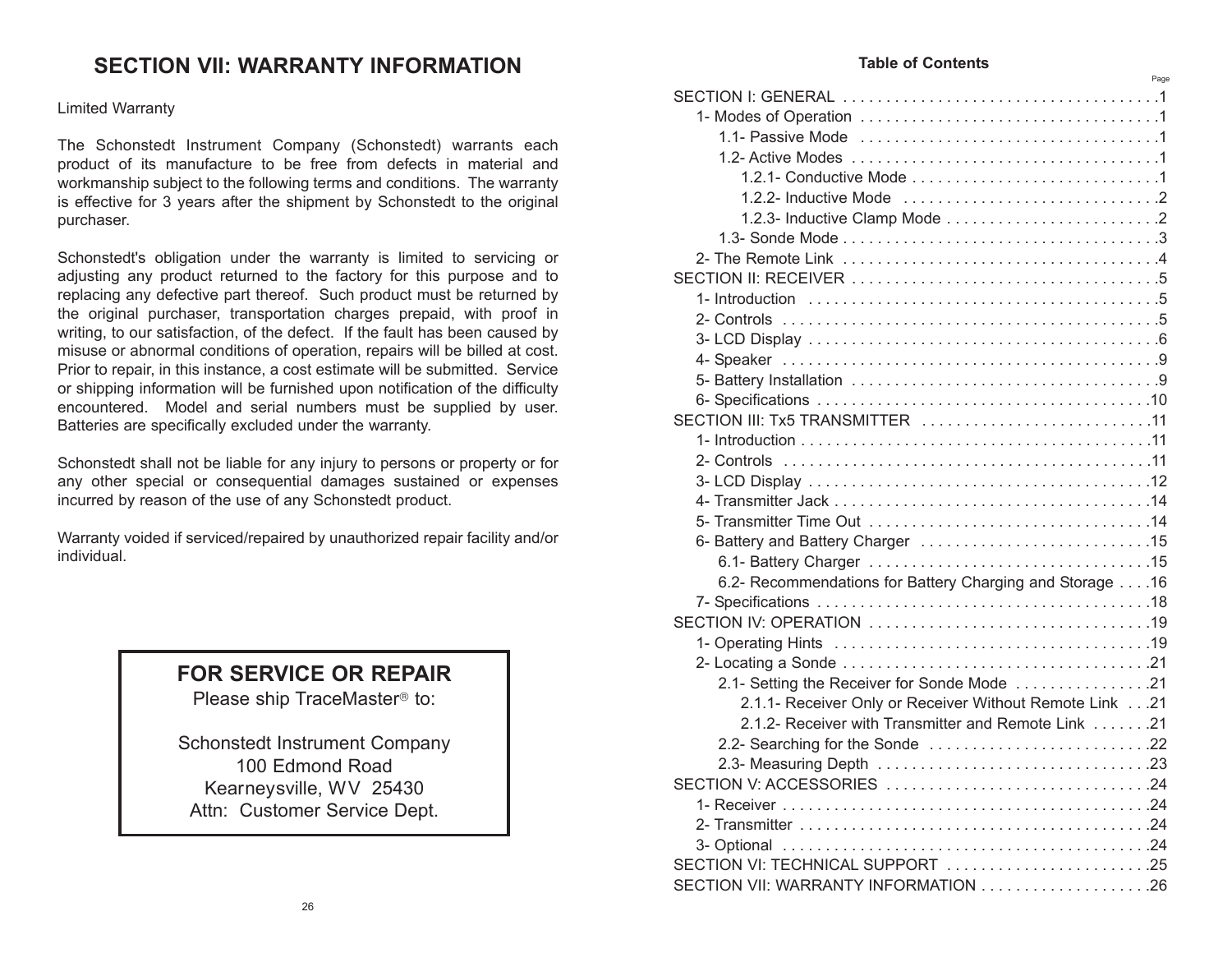### **SECTION VI: TECHNICAL SUPPORT**

Schonstedt offers technical support and sales. For any reason regarding usage and application please contact our technical support team at 888- 32-TRACE (888-328-7223).

> TECHNICAL SUPPORT **TOLL-FREE 888-32-TRACE (888-338-7223)**

Tested to Comply with FCC Standards. This Class A device complies with Canadian ICES-003 Cet appareil de la classe A est conforme a la norme NMB-003 du Canada

This device contains RF modem MHX-910 from Microhard Systems, Inc. FCC ID: NS999P2 CANADA: 3143 102 1527A

This device contains RF modem MC4490 200M from Laird Technologies, Inc. FCC ID: KQLAC4490-100 / KQLAC4490 / KQL-4x90200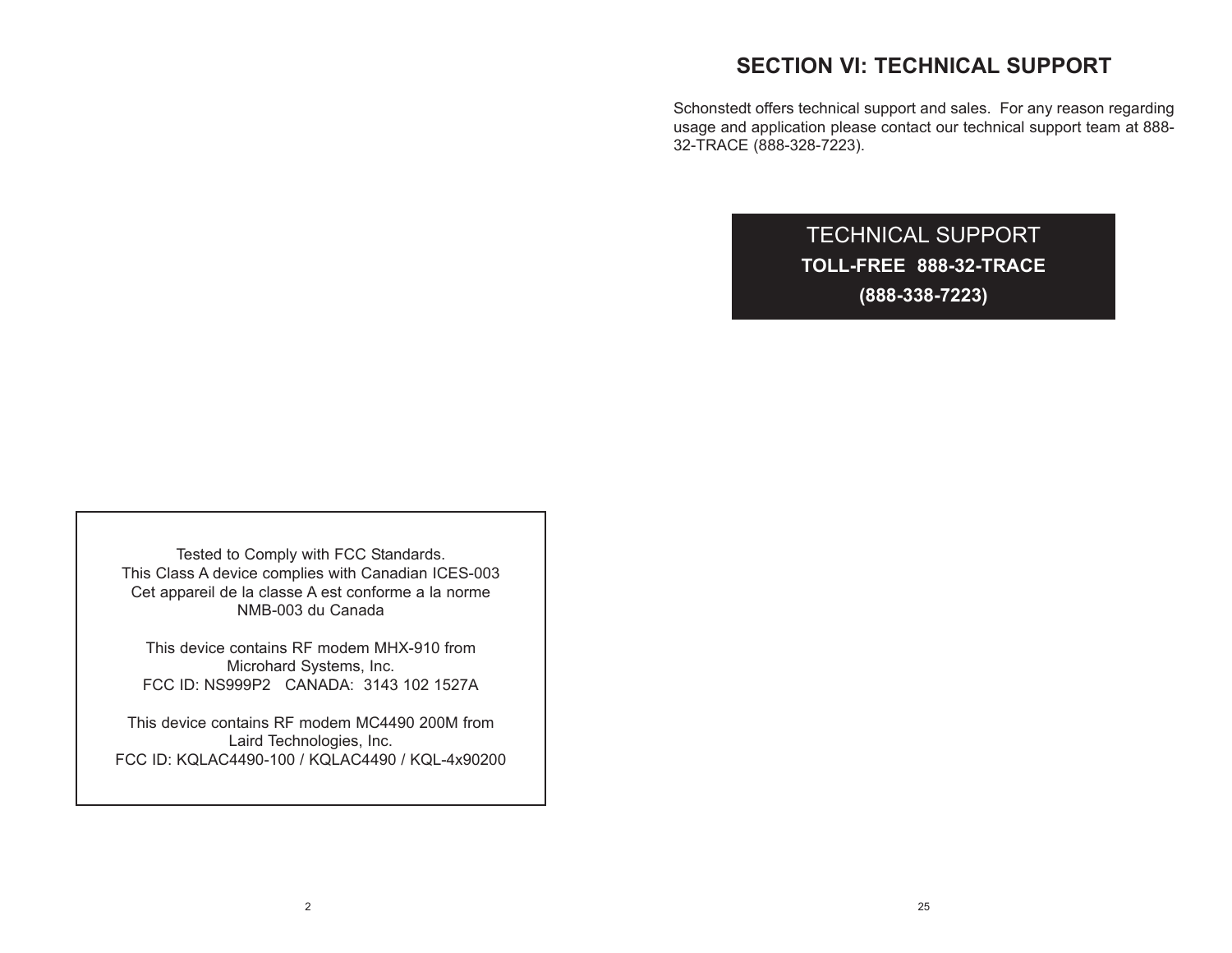### **SECTION V: ACCESSORIES**

### **1- Receiver**

Included with the receiver are:

- Padded Receiver carrying case
- Batteries

### **2- Transmitter**

Included with the transmitter are:

Shoulder strap Ground stake Conductive clips Operation Manual

The ground stake and conductive clips are located in the accessory compartment of the transmitter.

### **3- Optional**

The Inductive Clamp is an optional accessory. Three different clamp sizes are available for the TraceMaster®, a 3" ID, 5" ID and 7" ID. .

Other accessories available are:

Large Heavy Duty Conductive Clips Small Heavy Duty Conductive Clips Sondes\* (512 Hz & 82Khz).

Please contact Schonstedt for details.

*\* Software must be installed in receiver unit to operate sonde.*

## **SECTION I: GENERAL**

### **1- Modes of Operation**

The TraceMaster® has several operating modes. A combination of factory configuration and the way the transmitter is connected to the target utility determines what particular modes and frequencies are available. The following is a brief description of each mode. More details and references to these modes can be found throughout this manual.

### *1.1- Passive Mode*

In this mode the transmitter is not active (either turned off or with its output shut down). The receiver searches for the AC power signal (factory selected to be either 50 or 60 Hz) off buried cables and pipes.

### *1.2- Active Modes*

In the active modes the transmitter is turned on and it is used to impose a tracing signal on the target utility. Three basic active modes are available: Conductive, Inductive and Inductive Clamp. They differ on the method used to impose the tracing signal.

The TraceMaster® is capable of operating in the following active frequencies:

Low Frequency (575 Hz) - This frequency will not jump to adjacent conductors and is typically used with good conductors, in congested areas, or when a long distance trace is required.

Mid-range Frequency (8 kHz) - This frequency will not usually jump to adjacent conductors, but may jump across non-conductive joints in a pipe for longer tracing. It is a good general-purpose frequency for medium length tracing in areas with low congestion.

High Frequency (82 kHz) - This frequency can typically jump to adjacent conductors and is commonly used for short tracing in poor conductors, such a cast iron and other similar pipes.

### *1.2.1- Conductive Mode*

In this mode the transmitter is connected directly to access points on the utility to be traced using the red and black conductive clips and the ground stake. The transmitter current circulates out of the transmitter into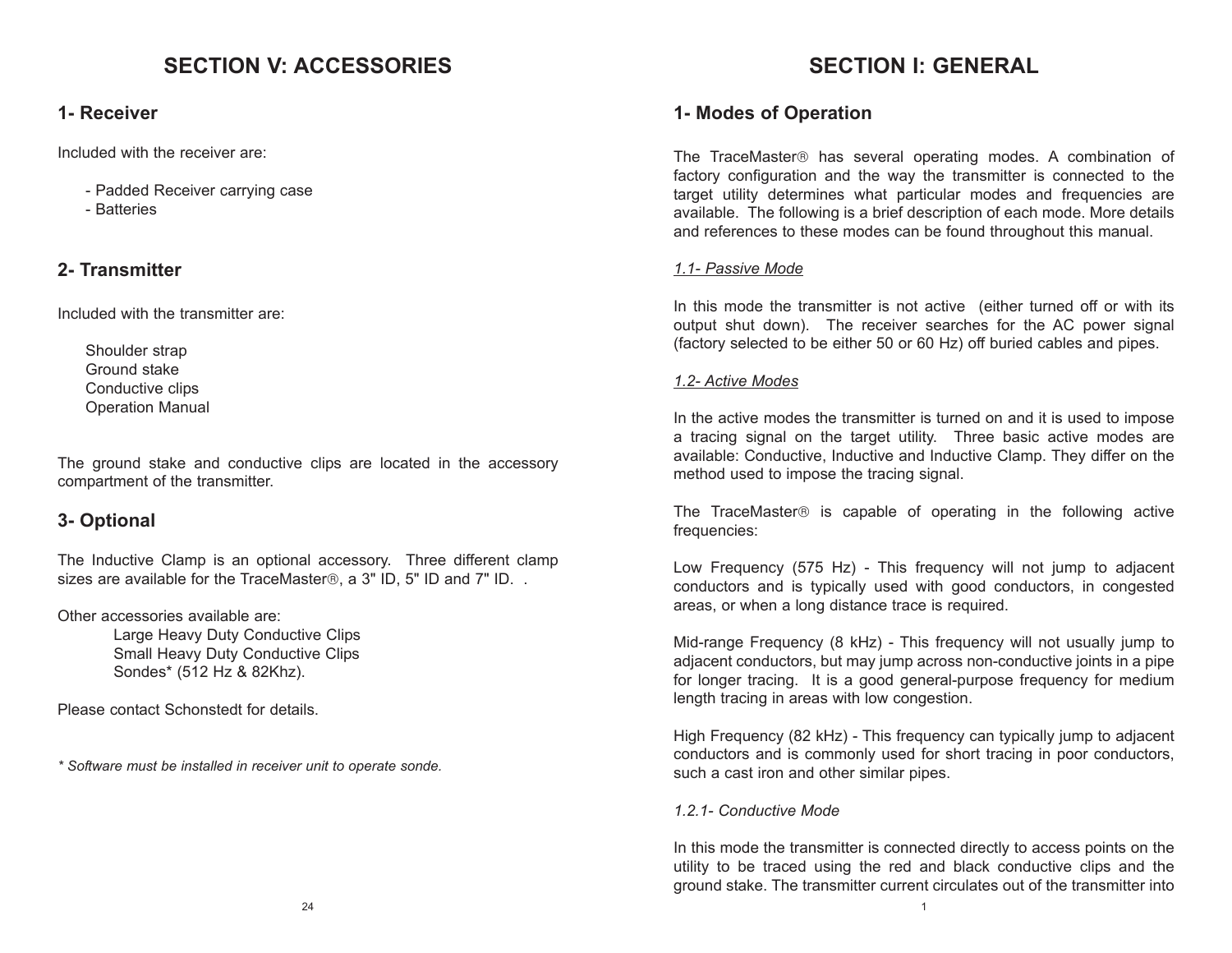the target utility, from where it leaks to ground and returns to the transmitter via the ground stake, forming a closed circuit with strong coupling of the signal. The following frequencies are available when the TraceMaster<sup>®</sup> is operating in this mode: 575 Hz, 8 kHz and 82 kHz.



#### *1.2.2- Inductive Mode*

In this mode conductive clips are not used and must be disconnected from the transmitter jack. The transmitter emits a signal using a built-in inductive antenna. When the transmitter is placed on the ground, and in accordance with the orientation indicated on the label, the signal emitted by the antenna induces a current in the utility being traced. It is very important that at least one end of the utility is grounded to facilitate current flow. The utility and the soil around it form a closed circuit that allows the current to circulate, but the current is much smaller than that induced in conductive mode. This translates into shorter tracing distances and shallower depths, when using this mode. The following frequencies are available when the TraceMaster® is operating in this mode: 82 kHz.

#### *1.2.3- Inductive Clamp Mode*

This mode uses the optional inductive clamp, which is available in 3 different sizes (3", 5" and 7" diameter) and is plugged into the transmitter jack. The transmitter drives a signal through the clamp, which has to be placed around the utility to be traced, completely surrounding it, and making sure that it closes so that the two ends touch. It is also very important that at least one end of the utility is grounded to facilitate current flow. When the clamp is placed correctly the signal driven by the transmitter induces a current in the utility being traced. The utility and the soil around it form a closed circuit that allows the current to circulate. Although the current is much smaller than that induced in conductive mode, it typically is larger than that induced in the Inductive Mode, therefore this is a preferred method over the Inductive Mode, if available. The following frequencies are available when the TraceMaster $\circledast$  is operating in this mode: 8 kHz and 82 kHz.

Once in the surroundings of the sonde, it is important to differentiate whether you are positioned along the axis of the sonde (the direction of the pipe) or off to either side. In the sonde mode the arrows are not functional, so the signal strength is the only indication available, and it will be "null", very close to zero **(see Figure 1)**, if the receiver is placed on the axis of the sonde with the plane of the sensors perpendicular to it. Move away from the axis and follow the direction that results in increasing signal strength. Rotate the receiver back and forth and move in the direction that produces the maximum or "peak". As the receiver gets closer to the sonde the signal strength increases to a maximum when directly over the sonde.

#### *2.3- Measuring Depth* **(see Figure 2)**

To measure depth simply place the tip of the unit on the ground and press the DEPTH button when the signal strength is at a maximum. Reliable depth readings depend on a number of factors, but typically it is possible to read depth up to 15 ft, depending on the sonde frequency and the application.

#### *Figure 2*

*Showing receiver orientation in "Peak" or maximum signal strength detection. (Orientation needed for depth measurement)*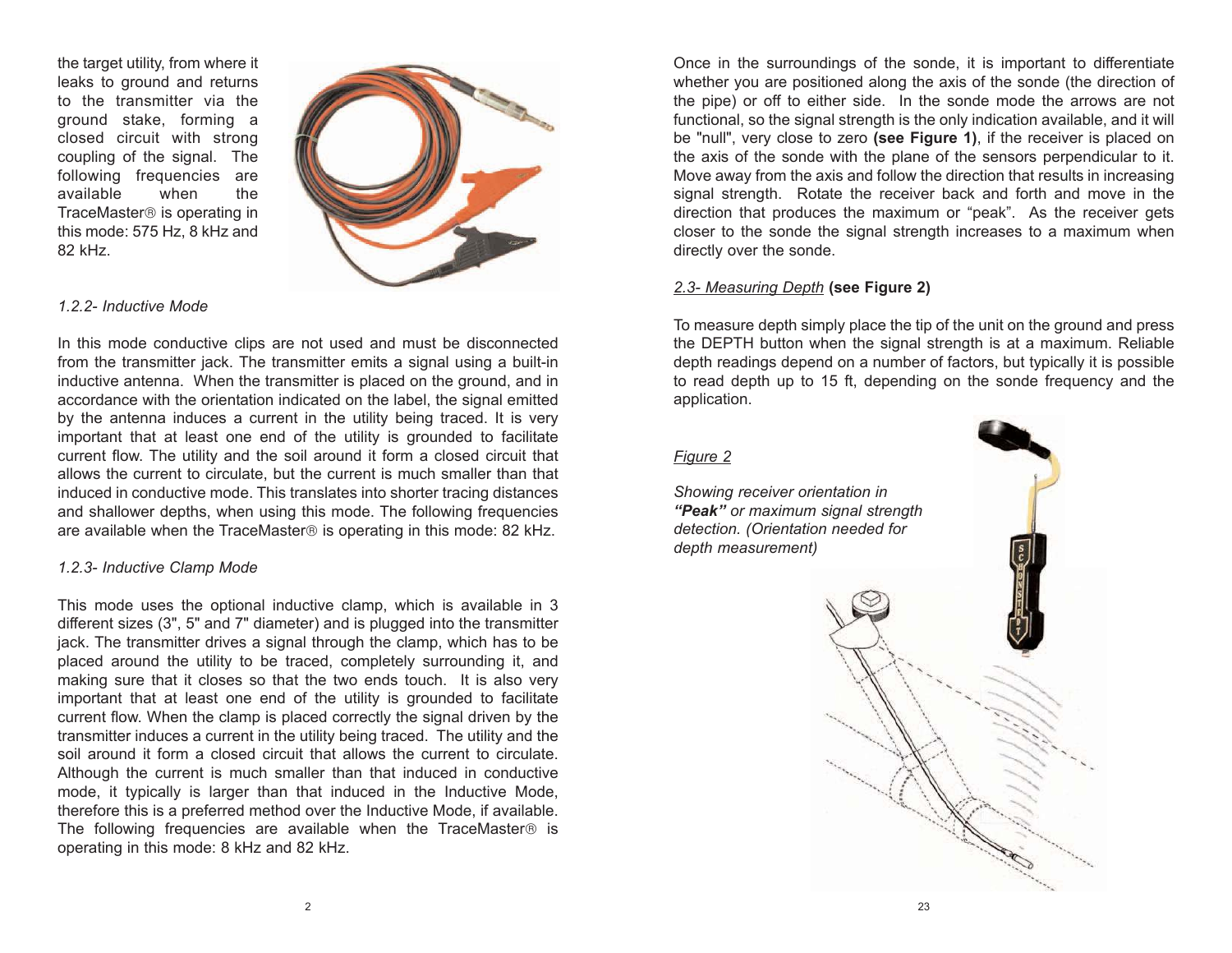If the RF link is not disabled and the transmitter is OFF, you will not be able to change the receiver to a sonde mode frequency if it is currently set for a non-sonde mode frequency, or the passive mode.

Access the sonde mode by pressing the "FREQ" switch a few times, until the dots next to the "Passive" and either the "575 Hz" legend (for a 512 Hz sonde) or the "82 kHz" legend (for an 82 kHz sonde) on the display are BOTH lit.

*NOTE: Make sure to re-enable the RF link when you are finished with the Sonde Mode.*

#### *2.2- Searching for the Sonde*

Due to the nature and strength of the sonde signal, it is necessary to have some idea of where the sonde is, to narrow the search area to a circle of several feet radius centered at the sonde. This is usually not much of a problem, since the sonde is "guided" by a device under control of the work crew, often with a camera attached to it.





#### *1.3- Sonde Mode*

This mode is not strictly an active mode, since the transmitter is not active. However, an alternate source of signal is necessary. That alternate source is a mini transmitter or "sonde" that is battery operated and small enough to be attached to devices that are sent through sewer pipes or water pipes. The emitted frequency penetrates the walls of such pipes, making it possible to be detected by the TraceMaster® receiver.

If your TraceMaster<sup>®</sup> unit is fitted with the sonde option then it supports the detection of one or more of these sondes:

- Schonstedt's 512 Hz sonde
- 512 Hz sondes from any other manufacturer
- Schonstedt's 82 kHz sonde

*See SECTION IV, OPERATION - Locating a Sonde, for details about locating a sonde.*





*512 Hz Mini-Sonde* 

*(2-1/4" long x 3/4" diameter) 82 kHz Sonde (3-1/2" long x 1" diameter)*



*512 Hz Sonde (4-1/2" long x 1-5/8" diameter)*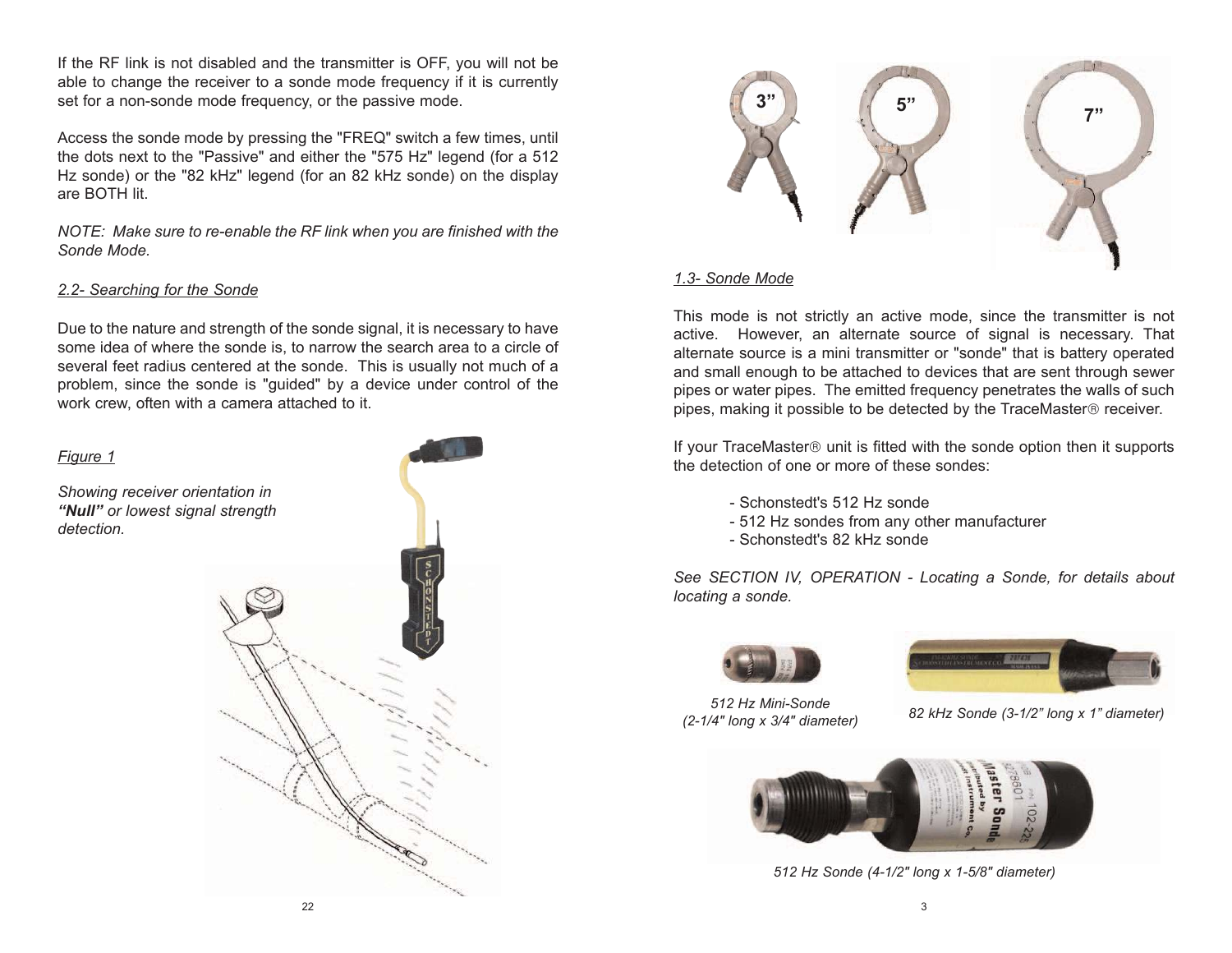### **2- The Remote Link**

The TraceMaster® includes a Remote Link between the transmitter and the receiver. The link is accomplished through a radio frequency (RF) two-way communications channel, and makes it possible to change the transmitter's frequency from the receiver. The link also allows the receiver to monitor the transmitter battery status and other operating parameters, such as whether the transmitter is operating in conductive mode or not.

It is possible to defeat the Remote Link to allow the setting of the receiver and transmitter frequencies independently. This may be needed in situations where the environment prevents a reliable RF link to be established or under other circumstances when it is desirable to set the receiver and transmitter operating modes manually. The Radio Link can be toggled between active and inactive by the following sequence:

- a- Turn master ON/OFF switch off (click CCW)
- b- Hold the unit by the handle so that the trigger is activated
- c- Press and hold both the DEPTH and the FREQ controls before you turn the master ON/OFF switch CW.
- d- When the Radio Link is disabled, the antenna symbol will blink about once per second

Optionally, the TraceMaster® can be purchased without the Remote Link. In that case the TraceMaster® system preserves all of its locating features. However, the frequency has to be changed manually for both the receiver and the transmitter, and there is no monitoring of transmitter status from the receiver.

11) Depth Measurement - Place the bottom of the receiver against the ground, and then push the DEPTH button. The digital display will indicate the approximate depth. For more accurate measurements, make sure that both arrows and the center bar are ON.

### **2- Locating a Sonde**

Since the signal being traced by the receiver is produced by the sonde, and not travelling along the pipes, there are some differences in the way the receiver is used. The following paragraphs explain how to use the Tracemaster® receiver for sonde operation.

#### *2.1- Setting the Receiver for Sonde Mode*

How you set your receiver for sonde operation will vary slightly depending on whether you have purchased a receiver-only unit or a complete TraceMaster<sup>®</sup> unit (receiver and transmitter). In both cases, you will know you are in the sonde mode because the dot next to the "PASSIVE" and the dot next to another frequency legend on the display will BOTH be lit. The frequency legend with a dot next to it will either be 575 Hz (for a 512 Hz sonde) or 82 kHz (for an 82 kHz sonde).

#### *2.1.1- Receiver Only or Receiver Without Remote Link*

If your TraceMaster<sup>®</sup> is a "Receiver Only" system, or was purchased without the remote link, then pressing the "FREQ" button will cycle through the "Passive" mode, "Sonde" modes and the active frequencies (if any are available). That simple!

#### *2.1.2- Receiver with Transmitter and Remote Link*

To use the sonde mode, first make sure the RF link is disabled (see Section I: General, 2- Remote Link) or the transmitter is ON.

If the RF link is disabled the transmitter is irrelevant, it does not matter if its ON or OFF.

If the RF link is not disabled and the transmitter is ON, the receiver frequency can be changed to the sonde frequency because it knows it is in sonde mode and will not try to synchronize with the transmitter at those frequencies.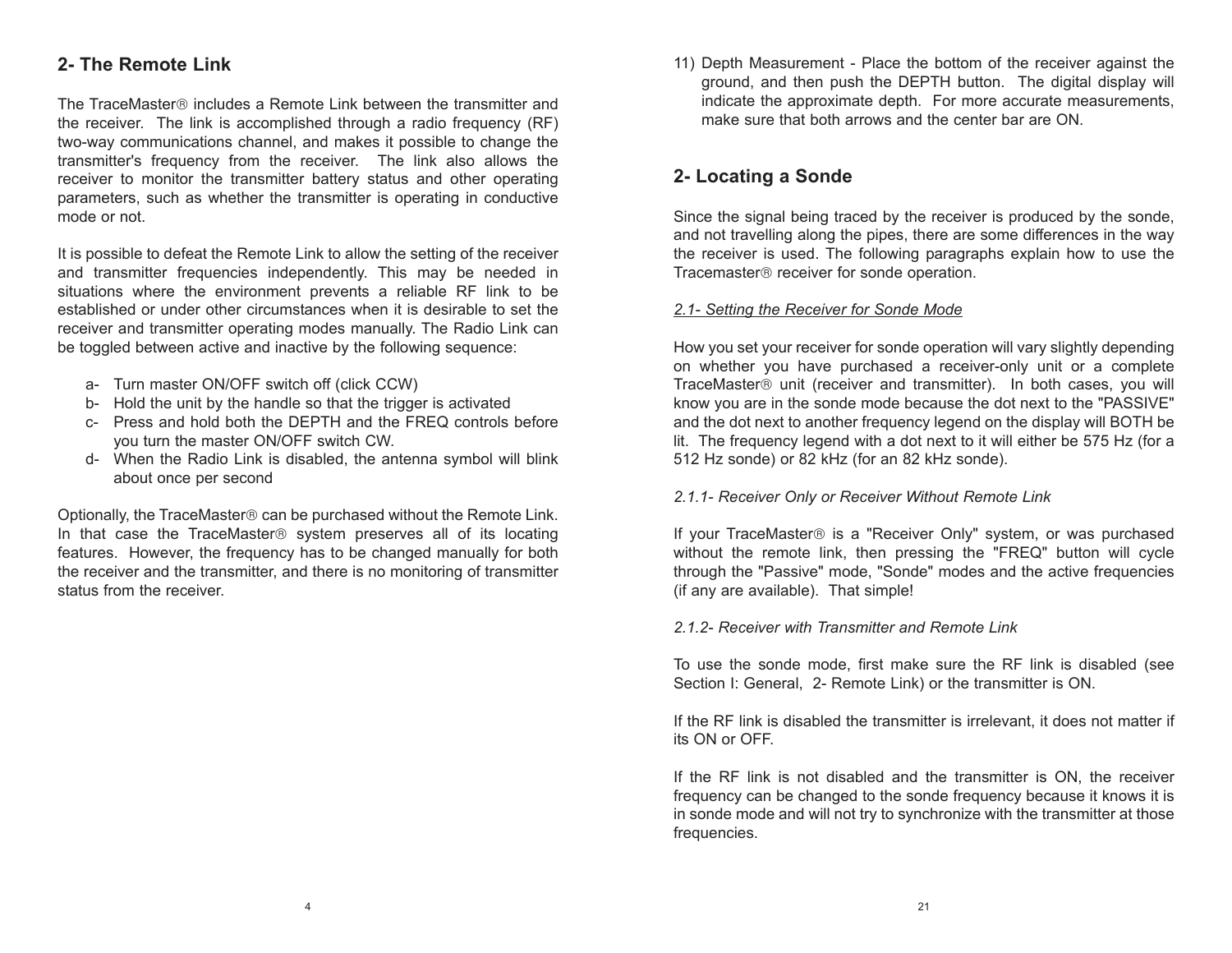- 6) Turn on the transmitter power by pressing the ON/OFF button and observe the LCD for important information that is dependent on the mode of operation chosen. If in conductive mode you will be able to determine if there is DC or AC voltage present on the line, the line resistance (which will give you an indication of how good your connection is), and you will be able to select the output power (frequency dependent). Operating the transmitter when AC or DC voltage is present on the line is not recommended and can be hazardous to the transmitter and the operator.
- 7) Make sure the master ON/OFF switch built-in the receiver's volume control is ON, and pick up the receiver by its handle. The hand pressure action on the trigger switch will turn its power ON.
- 8) Verify that you have established a good remote link by observing the antenna symbol on the receiver's LCD display and the transmitter's LCD display.
- 9) Gain- When the gain control is in the fully CCW direction, the gain is set automatically. For best results, the experienced operator has the option to set the gain manually by rotating the control in the CW direction, beyond the "click". As the control is rotated in the CW direction, the gain increases. As a guideline, always operate at the minimum gain that shows a clear "peak" over the target. It is not important what the signal strength number is at the peak, as long as it clearly decreases on each side of the target. It is NOT necessary to operate with signal strength close to 99, in fact, if "99" appears on the numeric display, the signal is saturating the amplifiers and the gain should be reduced. For best results keep between 20 and 80.
- 10) Locating Target with arrows As the operator moves toward the buried target, one of the arrows will indicate in which lateral direction to move (right or left). If the operator moves beyond the target, the other arrow will indicate that the operator should reverse direction. When the operator is right over the target the tone will reach maximum pitch and the digital reading will reach a maximum. Both arrows and the center bar on the display will be ON, and the receiver will start beeping.

*NOTE: When tracing a target in congested areas and/or with strong interference, the directional arrows and center bar may not be precisely over the target. This will be noticed because the peak signal strength will not coincide with the arrows and bar. In that case rely on the peak signal strength, rather than the arrows.*

### **SECTION II: RECEIVER**

### **1- Introduction**

The receiver's front panel is designed to be intuitive and require a minimum of training for effective use of the instrument. The controls and the information display area are large and easy to understand. The receiver's front panel includes everything necessary to use the Remote Link effectively. In addition, the receiver can determine the approximate depth of the target, and has the ability to operate in manual or automatic gain modes.

### **2- Controls**

*MASTER ON/OFF SWITCH* - This switch is built into the VOLUME control. When the VOLUME control is in the full



CCW position, past its "click", power to the unit is removed, and the ON/OFF TRIGGER SWITCH is disabled. The intention of this switch is to prevent accidental turn on by depression of the ON/OFF TRIGGER SWITCH when the unit is stowed away.

*ON/OFF TRIGGER SWITCH* - The trigger switch is located in the handle of the receiver and it applies power when the unit is picked up and held by the handle, if the MASTER ON/OFF SWITCH is on. When the trigger is released (the receiver is put down or stored away), power is removed from the instrument. There is a 5-second delay to prevent premature power removal when changing hands or letting the handle go momentarily. This switch helps to conserve battery power by preventing the user from leaving the power on accidentally

*VOLUME -* The volume control adjusts the volume of the tones coming from the speaker. The volume increases as the control rotates in the CW direction.

*GAIN -* When the gain control is in the full CCW position, past its "click", the receiver is in the automatic gain mode. In this mode the receiver adjusts its sensitivity as a function of the strength of the detected signal. When the control is rotated CW, the receiver is in the manual gain mode. The sensitivity of the receiver increases as the control rotates in the CW direction.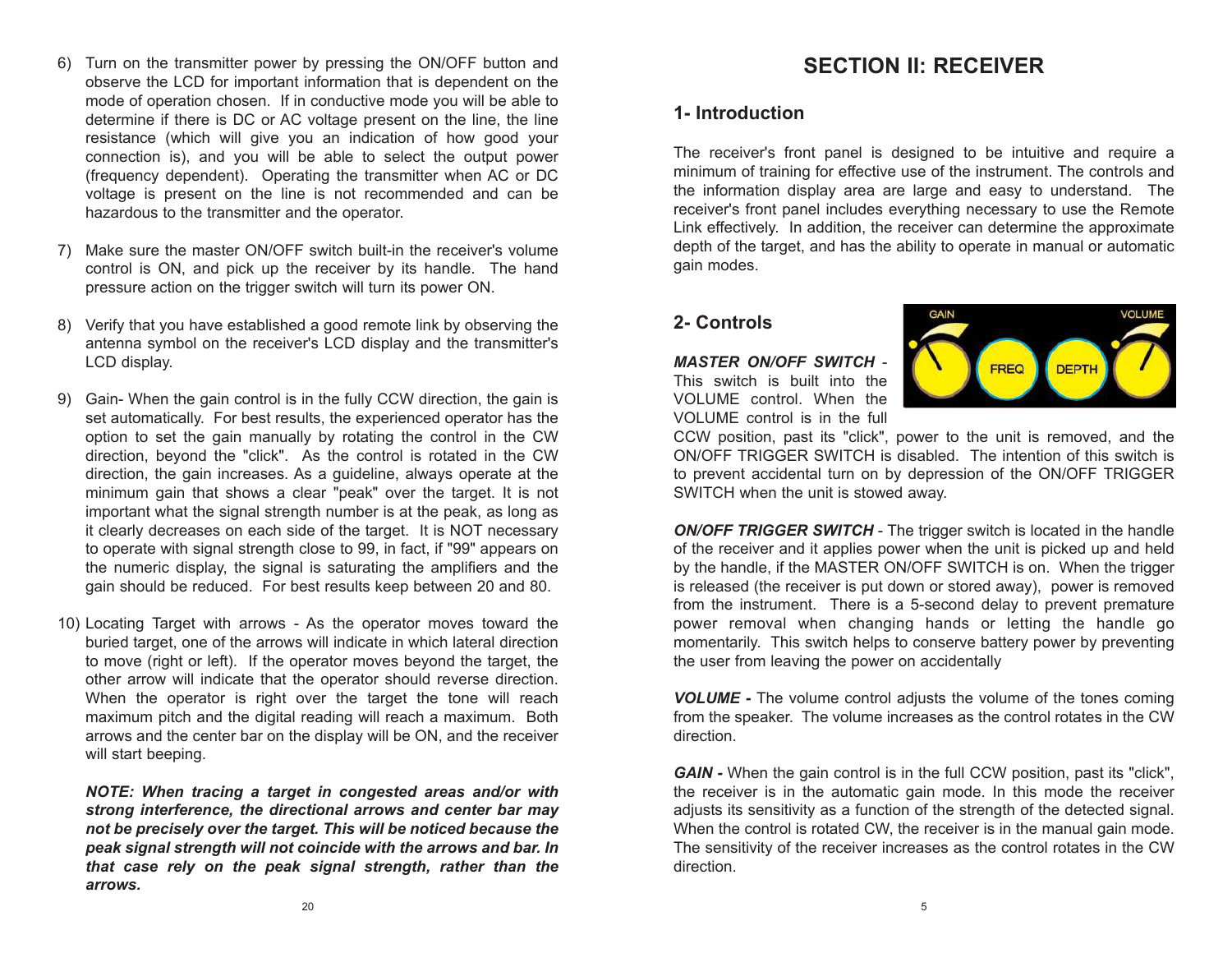**FREQ** - An operating frequency can be selected by depressing this button consecutively until the desired frequency is indicated on the display of the receiver. Some frequencies are uniquely associated with a certain mode of operation, others are available in more than one of the modes of operation. The passive mode(s) and sonde mode(s) are also accessible via this button. What modes and what frequencies are available is determined by the system configuration and the way the transmitter is connected to the target utility.

*NOTE: When the FREQ control is depressed, the "Antenna" symbol comes on while the receiver sends the new frequency command to the transmitter and awaits for confirmation that the frequency has changed. Because of this, a delay of up to 2-3 seconds will occur before the new operating frequency is indicated on the display. If the new frequency is not indicated on the display shortly after the "Antenna" symbol goes off, then try to depress the FREQ control again.* 

**DEPTH** - To determine the depth of the target place the receiver directly over the target, as indicated by the arrows and center bar, then press the depth button. If locating a sonde see Section IV: Operation - Locating a Sonde for additional considerations. There is a delay of 2.0 seconds between pressing the depth button and displaying the depth on the LCD. The measured depth will continue to be displayed on the LCD for as long as the button is depressed, otherwise (if the button is pressed and quickly released), the depth will show on the LCD momentarily, along with the word "DEPTH" on top of the LCD. Then the LCD will revert back to display signal strength. The TraceMaster® can be factory set to display depth in feet and inches or in meters.

### **3- LCD Display**

The LCD display has five general areas to display information to the user: a Receiver (RX) Window, a Transmitter (TX) Window, a Frequency Indicator, a Direction Indicator, and a Numeric Display.



The TraceMaster® has an ambient light sensor located right under the "s" of the word "TraceMaster". Under very dim or dark lighting conditions, this sensor activates backlighting of the LCD to improve readability.

*RX WINDOW* - This window groups a symbol (BATTERY) and a legend concerning the receiver status.

### **SECTION IV: OPERATION**

### **1- Operating Hints**

- 1) Determine which is the best method to induce the transmitted signal into the cable or pipe. The choices are one of the active modes (conductive, inductive, or inductive clamp) or the passive mode. In the passive mode the TraceMaster's transmitter does not transmit the signal, but it is already there due to AC power lines. Whenever possible, use the conductive mode, which provides the strongest and best-coupled signal.
- 2) For Conductive Mode plug the conductive clips into the transmitter jack BEFORE TURNING THE POWER ON. Connect the red clip to the access point for the cable or pipe. Connect the black clip to the ground stake, which should be buried on a line perpendicular to the utility to be traced and as far from it as possible.
- 3) For Inductive Mode make sure nothing is plugged into the transmitter jack. It is recommended that the conductive clips or the inductive clamp be removed while the transmitter power is OFF. Place the transmitter case over the buried cable or pipe in the direction indicated by the arrows on the transmitter case. In this mode best results are achieved when the cable or pipe to be traced is grounded at one or both ends.
- 4) For the optional Inductive Clamp Mode insert the plug into the transmitter jack BEFORE TURNING THE POWER ON, open the jaws of the clamp and place it so that it completely encircles the desired cable or pipe. Make sure the clamp can fully close so that both ends touch. In this mode best results are achieved when the cable or pipe to be traced is grounded at near end or both ends.
- 5) For Passive mode it is not necessary to turn the transmitter on. However, the receiver always remembers the last frequency it was operating at when it was turned off. Therefore it is possible for the receiver to power up in a frequency other than "Passive". If that is the case it is necessary to turn the transmitter on to allow the RF link to be established and the receiver frequency to be changed to Passive". The transmitter will also change to the Passive mode (via the RF link), then you can turn it back off or leave it in the very low power consuming Passive mode. Alternatively, the RF link can be defeated as explained in Section I: General - The Remote Link.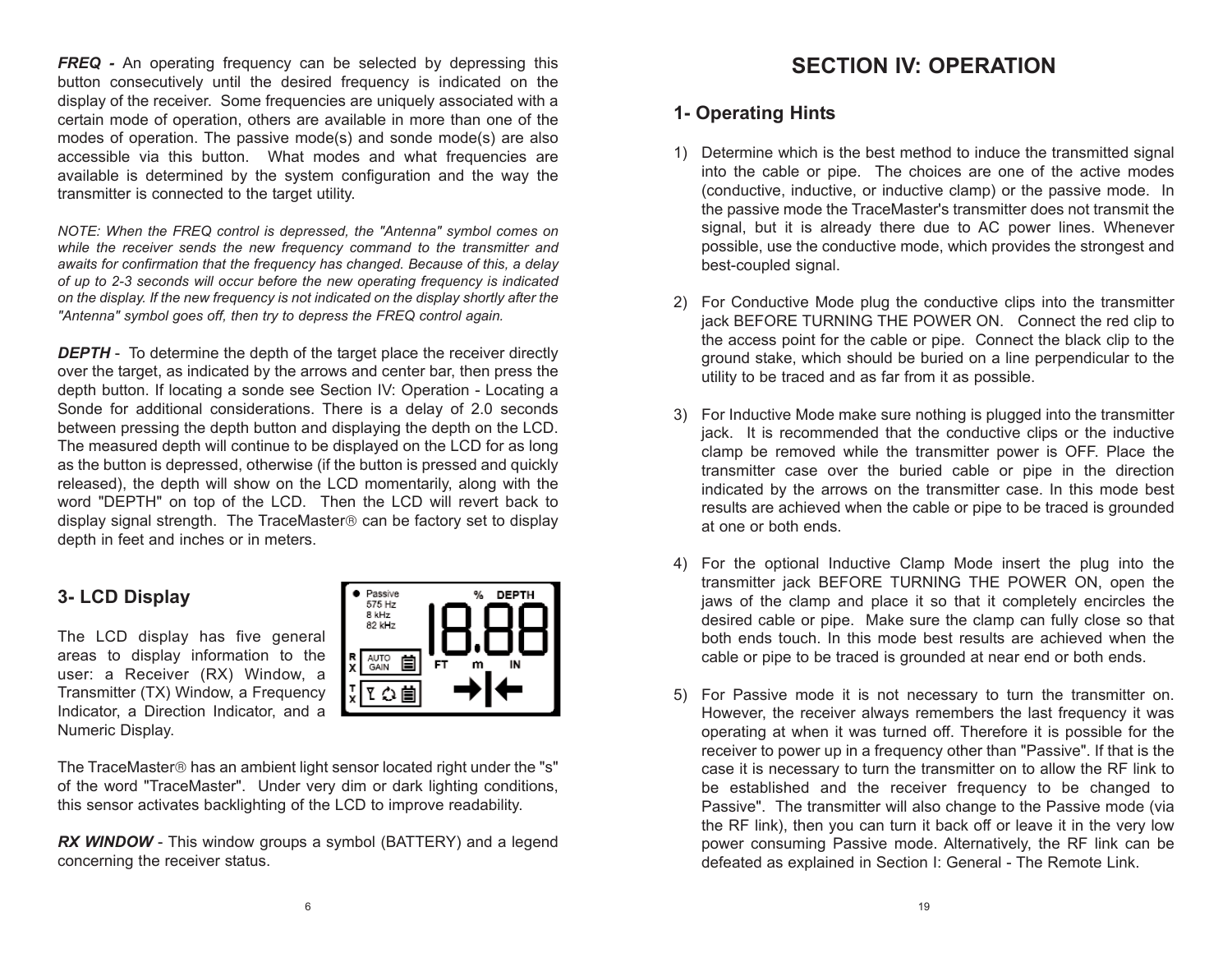### **7- Specifications**

| 22-30 VDC, 1.5 Amperes                                                                                   |
|----------------------------------------------------------------------------------------------------------|
| 12 V, rechargeable NiMH pack                                                                             |
| 8 hours (intermittent usage @ 70°F)                                                                      |
| 9.1 Lb (4.1 kg)                                                                                          |
| -4° F to 140° F (-20° C to 70° C)                                                                        |
| 14" W x 10.5" D x 6" H (35.5 cm x 27<br>$cm \times 15$ cm)                                               |
| Resistance Measuring Range: 500 $\Omega$ to 5 M $\Omega$                                                 |
| White LED array, ambient<br>light<br>sensing                                                             |
| IEC 605 29, IP56, Mil-Std 810F                                                                           |
| 0-260 VAC and 0-60VDC                                                                                    |
| <b>100 V RMS</b>                                                                                         |
| 575 Hz, 8 kHz, and 82 kHz                                                                                |
| 1 W maximum at 82 kHz (FCC<br>limited) Selectable 1 W, 2 W or 5 W<br>max. at 575 Hz and 8 kHz            |
| Conductive: All frequencies<br>Inductive: 82 kHz only<br>Inductive Clamp (optional): 8 kHz and<br>82 kHz |
| Spread Spectrum ISM band<br>(902 MHz to 928 MHz)                                                         |
| 1000' line of sight or better (nominal)                                                                  |
|                                                                                                          |

The "BATTERY" symbol indicates the receiver's battery status as follows:



 $3$  segments  $ON =$  battery is fully charged 2 segments  $ON = battery$  has a medium charge 1 segment  $ON = low$  battery (replace the batteries when only the bottom segment is visible) All segments flashing  $=$  extremely low battery, RF link disabled

The "AUTO GAIN" legend indicates when the gain is in the automatic mode. If the legend is not visible the receiver is operating in the manual gain mode.

**TX WINDOW** - This window groups three symbols concerning the transmitter status. These symbols are automatically updated via the RF link every 10 seconds.



The "BATTERY" symbol indicates the receiver's battery status as follows:

3 segments ON = battery is fully charged 2 segments  $ON =$  battery has a medium charge 1 segment  $ON = low$  battery

The "INDUCTIVE MODE " symbol indicates that the transmitter is operating in the inductive mode. If the symbol is not visible the transmitter is operating in either the conductive or the clamp mode because the conductive clips or the optional inductive clamp are plugged into the transmitter's jack.

The "ANTENNA" symbol indicates that the receiver is attempting to communicate with the transmitter via the RF link. It comes on briefly each time the FREQ switch is depressed, and also every 10 seconds to request a status update from the transmitter.

*NOTE: The "ANTENNA" symbol should only come on for a brief time. This is an indication of a good communications link with the transmitter. If it stays on longer (up to about 3 seconds), the communications link with the transmitter is poor or non-existent.* 

7 *FREQUENCY INDICATOR* - When a dot appears to the left of a given frequency, that frequency is active in the receiver and the transmitter. When the receiver operates in the sonde mode two dots will appear (as shown), one to the left of the "Passive" legend and one to the left of the

• Passive 575 Hz 8 kHz  $\bullet$  82 kHz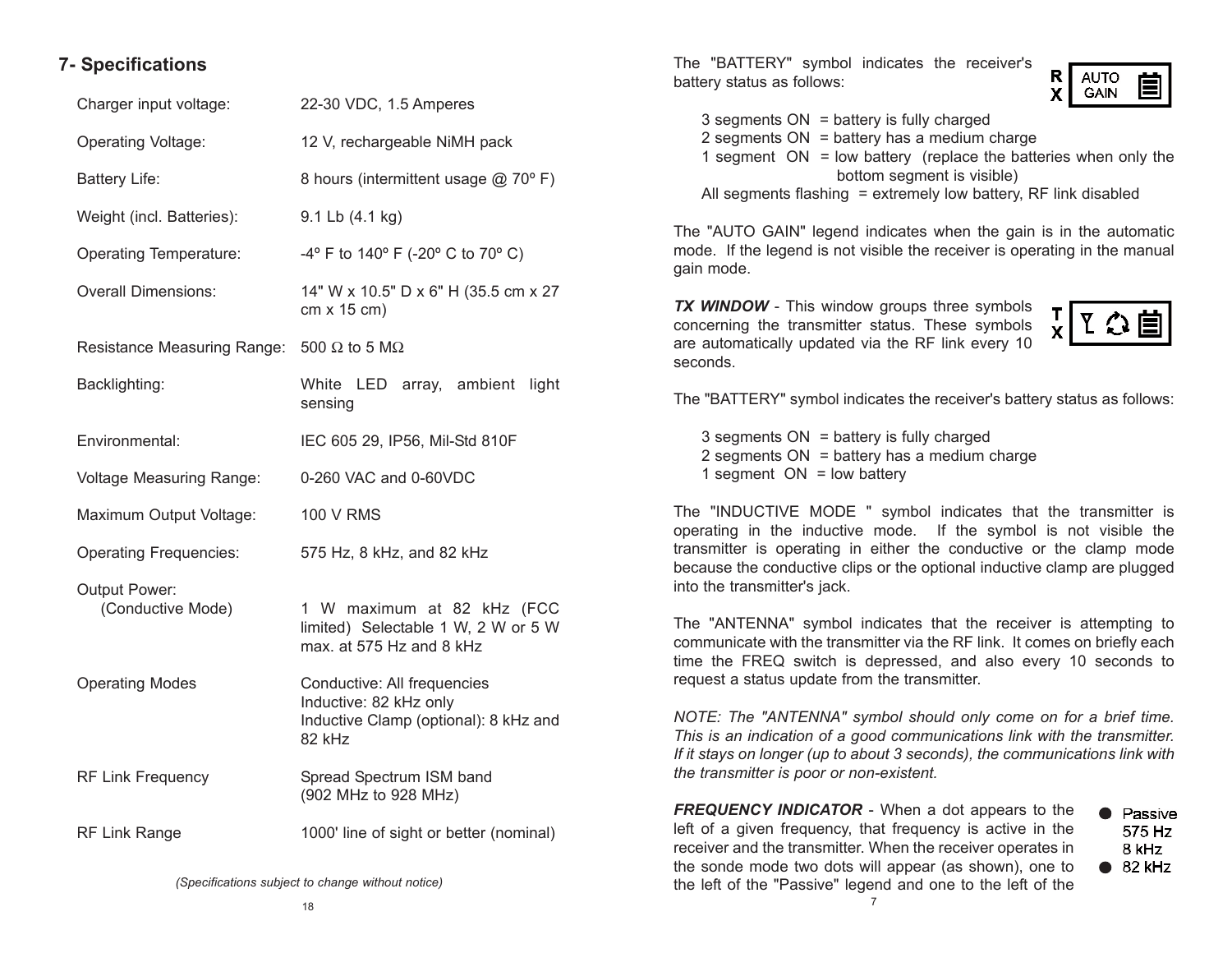sonde's operating frequency. In the passive mode the transmitter is not active. However, a dot next to the "Passive" indicator on the LCD means that the transmitter has successfully received the command to go "inactive".

**A** Passive 575 Hz 8 kHz 82 kHz

**DIRECTION INDICATOR** - The purpose of the arrows and center bar in this indicator is to tell the operator in which direction to move the receiver in order to be directly over the target. When all three elements of this indicator are OFF, the signal strength is not adequate to make a directional determination. Keep searching based on the signal strength indication (see below) and the audio feedback, until one of the arrows comes ON.



Right Arrow - Receiver should be moved to the right to get closer to the target.

Left Arrow - Receiver should be moved to the left

to get closer to the target.

BOTH ARROWS and BAR - Receiver is placed directly over the target. This is also accompanied by a beeping sound.

*NUMERIC DISPLAY* - The numeric display consists of 3 ½ digits (the half-digit can only be a "1" or be off) and it is used to display signal strength, depth, and transmitter output current.

*Signal Strength* - This is an indication of the relative signal level detected by the receiver and is a function of the gain setting. Good signal strength will typically be between 20 and 80.



*Depth Reading* - When measuring depth the word DEPTH lights up above the numeric display. Then, after the calculation is done, the depth of the target in feet and inches (or meters) is displayed as shown below for as long as the button remains depressed, or just momentarily if the button was pressed and released:

battery back up to full capacity if it has been completely discharged. If you suspect the battery has been fully depleted, such as when it has been in storage for a long time, or when the transmitter won't even turn on, it is recommended to do at least two consecutive charging cycles before resuming normal use of the battery. Make sure you unplug the charger from the battery in between the two cycles.

If the charger is charging the battery in normal charge mode, and the temperature rises above 140°F (60°C) before the battery is fully charged, then the charger will switch to trickle charge mode. In this case full charge may not be achieved after the normal 4 hours of charging time. The battery pack also contains a thermostat that will open the circuit for safety, if it gets too hot.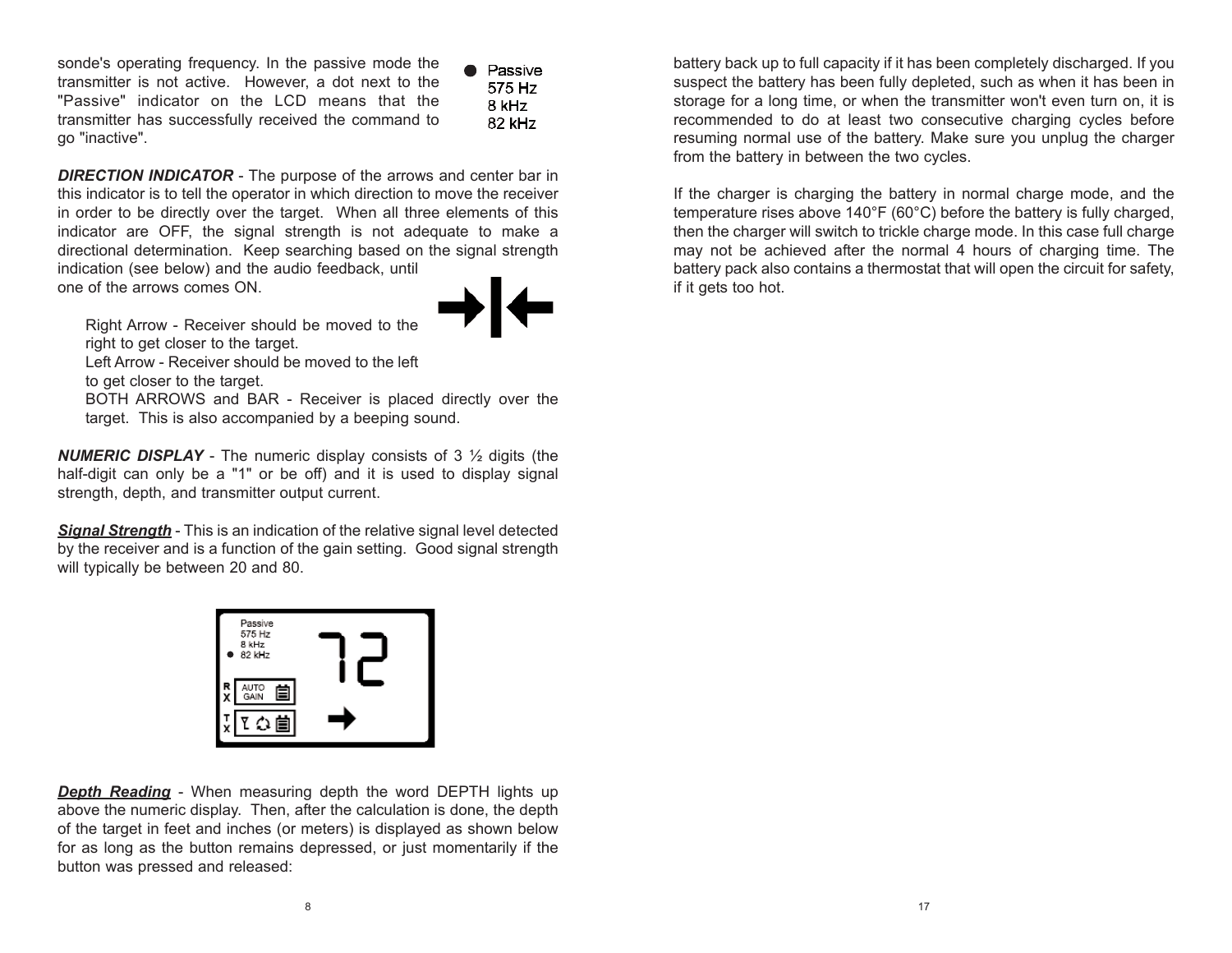When the Tx5 transmitter detects that the battery charger is plugged in, and if the power is turned ON, it will display "bAt CHA" on the LCD and the bars inside the battery indicator will "roll". When the battery is fully charged, it will display "bAt FUL" on the LCD, as shown below.



#### *6.2- Recommendations for Battery Charging and Storage*

Before normal charging can begin, the battery pack temperature and voltage must fall within predetermined acceptable limits. The temperature must be between 50° and 104°F (10° and 40°C). When the charger detects that these two conditions are not met, it will continue to do just a "trickle charge" until the two conditions are met. Then it will start normal charging.

If the battery is faulty, and it never reaches acceptable voltage to start normal charging, the charger continues to trickle charge until the safety timer runs out ( $\sim$  6 hrs), then it stops.

If the battery is good, but the temperature never reaches acceptable range to start normal charging, the charger continues to trickle charge. In this case only a small fraction of full charge will be reached after the normal 4 hours of charging time.

The higher the storage temperature, the faster the battery will selfdischarge, reducing its shelf life. The recommended storage temperature is 50° to 70°F (10° to 20°C). Storing the battery at higher temperature can reduce its overall life, storing at colder temperatures is preferred and beneficial.

Due to battery composition and safety features built into the charger, it maybe necessary to do two or more full-charging cycles to bring the





### **4- Speaker**

An audible indication of signal strength is also provided. The pitch of the sound will increase with increasing signal strength. However, the volume is determined only by the VOLUME control

### **5- Battery Installation**

The batteries for the receiver are located in the back of the LCD display head. There are eight (8) 'AA' batteries. A battery access door with two thumbscrews is provided. Make sure the batteries are inserted following the orientation illustrated inside the battery holder. After replacing the batteries secure the door in place with the thumbscrews.

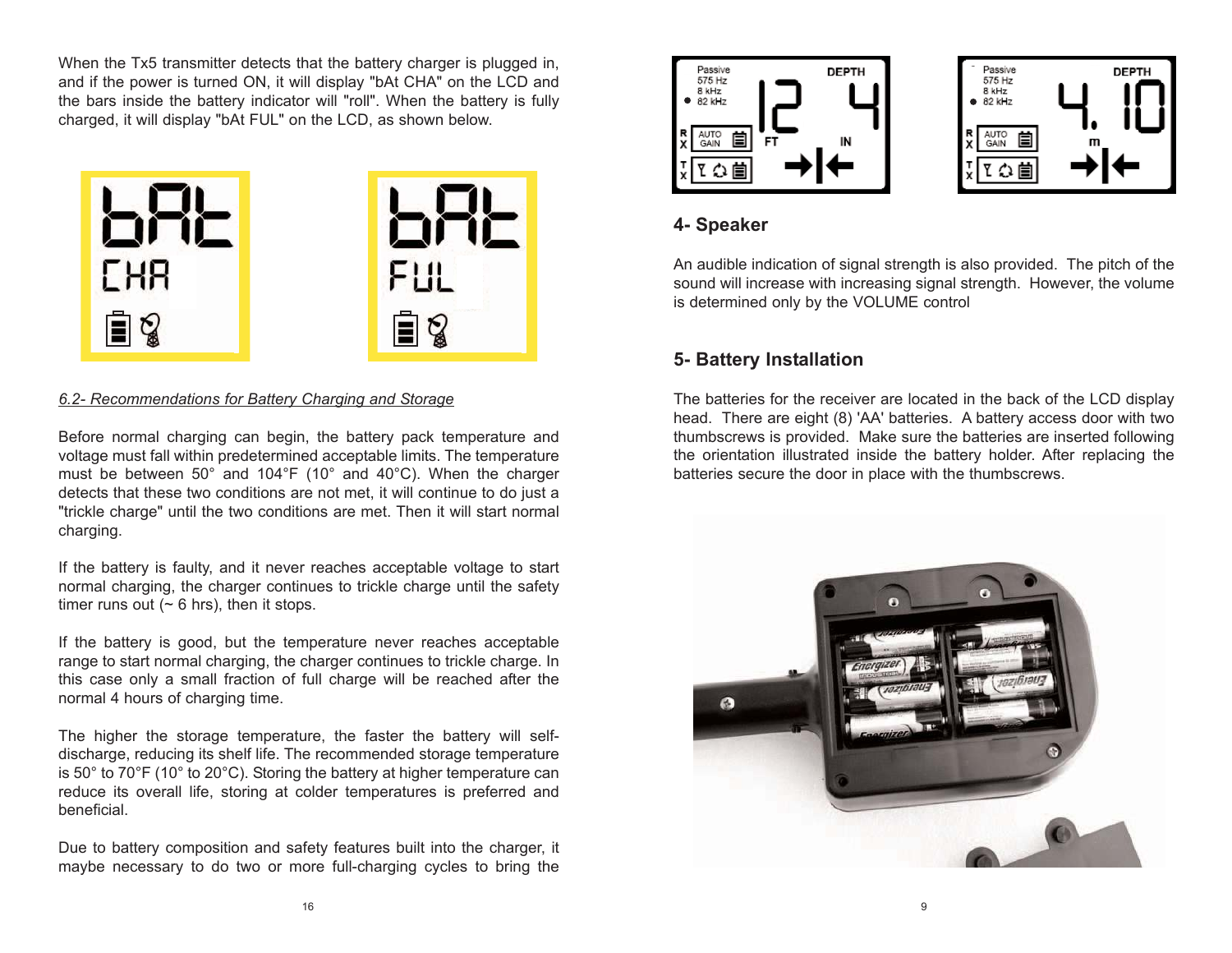### **6- Specifications**

| <b>Operating Voltage</b>  | 12 V (8 "AA" alkaline batteries)                                                                            |
|---------------------------|-------------------------------------------------------------------------------------------------------------|
| <b>Battery Life</b>       | 60 hours (alkaline batteries, intermittent<br>usage $@$ 70 $°F$ )                                           |
| <b>Audio Output</b>       | 10 - 3000 Hz determined by signal<br>strength<br>0 - 70 db SPL (Sound Pressure Level),<br>volume controlled |
| Weight (incl. batteries)  | 3.9 lb. (1.7 kg.)                                                                                           |
| Operating Temp.           | -4°F to 140°F (-20°C to 70°C)                                                                               |
| <b>Overall Dimensions</b> | 29.5" L x 5.0" W x 2.2" D<br>$(75 \text{ cm L} \times 12.7 \text{ cm W} \times 5.6 \text{ cm D})$           |
| Max. Depth Capability     | 19' 11" (6.1 m) at 575 Hz, 8 kHz, 82 kHz<br>and Passive                                                     |
| Sensors                   | Peak and Null                                                                                               |
| <b>RF Link Frequency</b>  | Spread Spectrum ISM band (902 MHz to<br>928 MHz)                                                            |
| <b>RF Link Range</b>      | 1000' line of sight or better (nominal)                                                                     |

*(Specifications subject to change without notice)*

### **6- Battery and Battery Charger**

The battery is a custom 10-cell rechargeable NiMH pack that produces 12 volts; replacement should not be attempted. It is recommended to first charge the batteries for at least 4 hours before the initial use. If you suspect that the batteries are malfunctioning please contact Schonstedt Instrument Company.

#### *6.1- Battery Charger*

The battery charger is built-in the Tx5 transmitter. It will typically charge a fully discharged battery in under 4 hrs and it has smart safety features to monitor the charge process. An external power supply is provided with the unit and can be plugged directly into any household outlet or a vehicle DC-to-AC inverter capable of supplying 100 W of power. The power supply is universal and will accept any AC input voltage in the 100-240V range, 50 or 60 Hz. A variety of power cords are available to accommodate different style plugs around the world. The output of the power supply simply plugs into the matching plug inside the accessories compartment, as shown below.



*Charger Jack inside Transmitter Case*

*Transmitter External Power Supply*

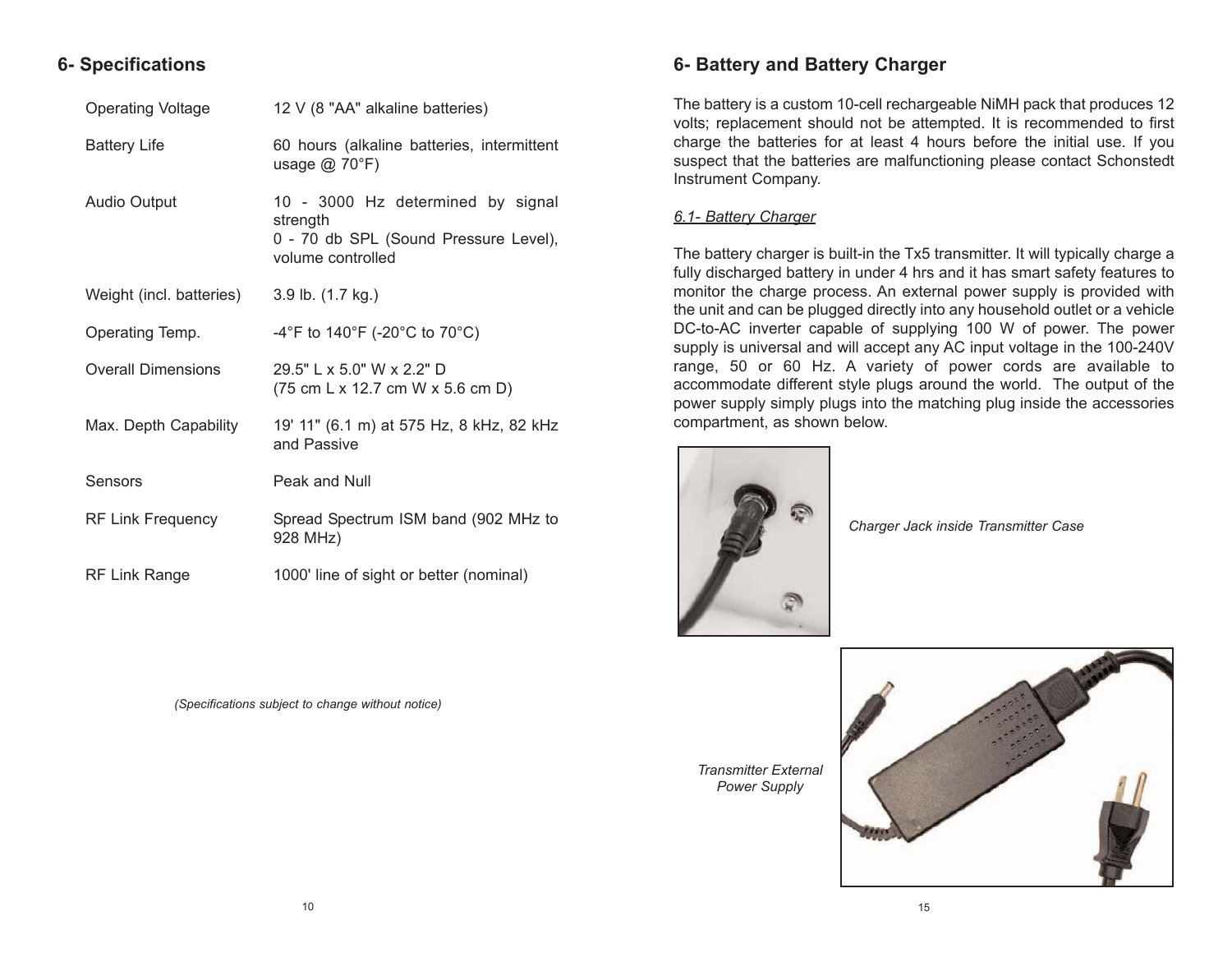**BATTERY INDICATOR** - The Battery symbol indicates the transmitter's battery status as follows:

3 segments ON = battery is fully charged 2 segments  $ON = battery$  has a medium charge

1 segment  $ON = low$  battery (should be recharged)

If there are no segments present, the battery is extremely low and should be recharged immediately. In addition, if the battery voltage drops below a preset threshold the transmitter will shut itself off.

#### **4- Transmitter Jack**



This jack is used to connect the conductive clips or the optional inductive clamp to the transmitter. The unit automatically detects what accessory has been plugged in and adjusts its operation and indicators accordingly. It is recommended that you turn the transmitter's power OFF before removing or inserting accessories from/into the jack. The jack is covered with a spring - loaded plastic cap to prevent water and dust from damaging it.

### **WARNING**

DO NOT CONNECT CONDUCTIVE CLIPS TO LIVE POWER LINES! THIS IS A HAZARDOUS PRACTICE AND CAN PERMANENTLY DAMAGE THE TRANSMITTER. IF YOU ARE CONNECTING TO DEAD POWER LINES, MAKE PROVISIONS TO AVOID ACCIDENTAL ACTIVATION OF POWER TO THE LINES.

### **5- Transmitter Time Out**

The transmitter will turn itself off after approximately 85 minutes without receiving a status request from the receiver via the RF Link. This is a battery saving and a safety feature.

### **SECTION III: Tx5 TRANSMITTER**

### **1- Introduction**

The TraceMaster<sup>®</sup> comes equipped with a Remote Link between the receiver and the transmitter. The transmitter's frequency setting is performed automatically via the RF link at the receiver. The transmitter can function in conductive, inductive, or inductive clamp modes. It will automatically sense the mode by monitoring the external jack to determine whether conductive clips or an inductive clamp is connected. If nothing is connected it will operate in inductive mode. Turning the transmitter ON/OFF cannot be performed remotely from the receiver.

If the TraceMaster® was purchased without the Remote Link, or the Remote Link is temporarily disabled, as explained in Section I: General, 2-The Remote Link, the transmitter can be fully operated from its front panel. However, the frequency for the receiver has to be changed manually to match the transmitter's frequency selected.

When the transmitter detects that the conductive clips are connected to its jack upon powering up, it will measure the resistance and any AC or DC voltage seen at the conductive clip terminals. If a voltage is indicated, the transmitter may be damaged if it is switched to an active frequency to proceed to operate in the conductive mode. It is recommended that the voltage present be removed before proceeding to the conductive mode of operation.

### **2- Controls**



With only three controls plus the ability to change frequencies from the receiver, the Tx5 transmitter is very simple to operate.

*ON/OFF* - This is a momentary push-button switch that toggles the power to the transmitter on and off. When power to the transmitter is ON, the LCD will light up and display information pertinent to its operational state, as described in the next section. Power to the transmitter must be ON before the receiver is able to communicate with the transmitter through the RF Link.

**FREQ** - This switch is used to manually select an operating frequency or to place the transmitter in the "Passive" mode. Each press advances the frequency/mode as follows: Passive >> F1 >> F2 >> F3 >> Passive, and